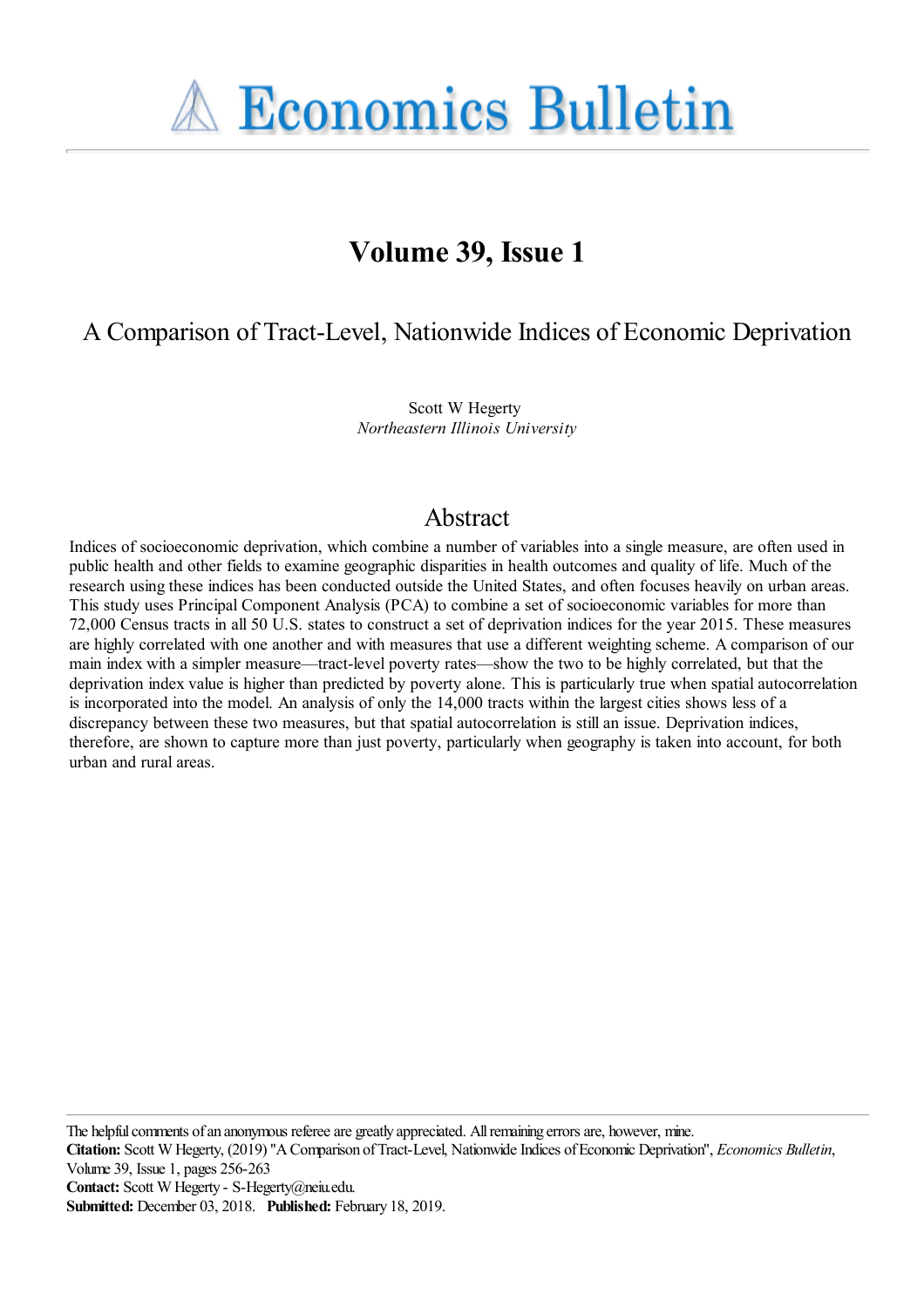#### **1. Introduction**

Individuals' physical and emotional well-being are often strongly influenced by their socioeconomic circumstances, which can be related to their physical location. Quantifying these relationships often requires an appropriate multidimensional measure that captures such factors as relative income, quality of life, and housing or family status across space. In fields such as public health, correlations between such measures and health outcomes can influence policy and help save lives. Indices of (multiple) deprivation combine a number of socioeconomic variables over a geographic space. But the variables, the method by which they are combined, and the study area can have an effect on the index itself. In particular, we note four main issues: The choice of variables for the index, the weighting scheme used to combine them, a relative lack of U.S.-based measures, and differences between urban and rural areas.

One "benchmark" deprivation measure was introduced by Townsend (1987), who measures material and social disadvantage in Britain using 77 indicators including diet, clothing, housing, education, and integration and social inclusion. Over time, these measures have become more streamlined, incorporating fewer variables while still capturing deficiencies in well-being. They are often used as covariates to assess various disparities. Morris and Carstairs (1991) find that deprivation is highly correlated with various health measures, but that some measures perform better than others depending on their choices of variables. Carstairs (1995) also finds high correlations between various deprivation indices and mortality. Aaberge and Brandolini (2014) rigorously compare approaches to calculating deprivation measures, noting the controversies involved with the selection of dimensions and weights.

As Bell *et al.* note, principal component analysis (PCA) is the most commonly used weighting scheme, although a variety of alternatives exist. Salmond *et al.* (1998), for example, use PCA to incorporate nine variables for New Zealand, including the receipt of benefits, the unemployment rate, schooling, occupancy, housing tenure, car access, single-parent families, and divorce status; they also find correlations between this measure and cancer and mortality rates. Langlois and Kitchen (2001) also use PCA to construct a deprivation index for Montreal in the 1990s. At the same time, Broadway and Jesty (1998) examine unemployment, rates, the lack of a ninth-grade education, and low income separately (and uweighted) in Canadian inner cities.

 While the country of interest is the same, the choice of measures also differs between Pacione (2002) and Seaman *et al.* (2015), who use PCA and the Scottish Index of Multiple Deprivation, respectively. The former study also focuses on rural areas and notes that variable choice and measurements might differ substantially between rural and urban areas. Bertin *et al.* (2014) argue that rural areas cannot be reliably served by measures designed for cities. In addition, measures designed for other countries, which form a large share of the literature, might not capture conditions in the United States. Smith (2009), for example, uses PCA to construct a deprivation measure and examine environmental inequality in Detroit and Portland (Oregon), but such studies are relatively limited and there is a lack of countrywide analyses.

This study constructs a measure of deprivation for the 72,226 Census tracts for which there are sufficient data in all 50 United States for the year 2015. Of the variables typically included in the literature, we focus on the lack of necessities such as food, education, employment, and neighborhood stability rather than variables that infer reduced quality of life based solely on ethnicity or marital or family status. We find that, when comparing alternative selections of variables, the resulting deprivation indices are highly correlated with one another. We also compare two alterative weighting schemes (PCA and variance-smoothing weights) in constructing our indices. These are shown to be highly correlated as well. To test whether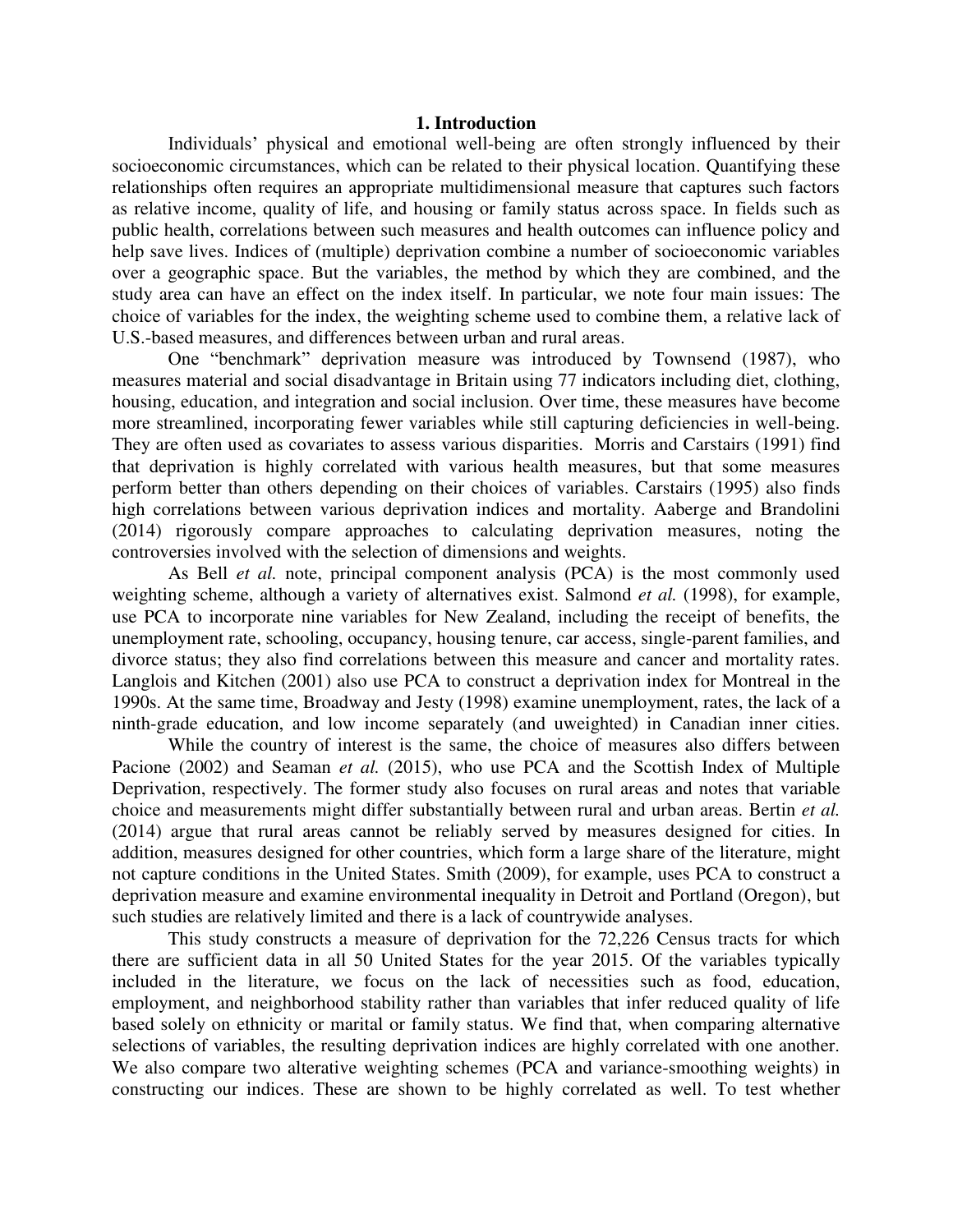multivariate deprivation indices have any advantage over simpler choices of variables, we then compare one PCA measure with the poverty rate, for all U.S. tracts, as well as for the subset of 13,885 tracts that are located within large cities. While the two measures are indeed highly correlated, regression techniques show the deprivation index to be higher than what poverty rates might predict. This divergence is even stronger when spatial autocorrelation is taken into account. At the same time, a purely urban model shows deprivation and the poverty rate to be more closely linked, and that spatial correlation plays a smaller, yet still significant, role.

### **2. Methodology**

Using tract-level data from the U.S. Census Bureau (2015 ACS 5-year estimates), we use between three and five component variables to include in our single deprivation index:

- 1) The percent of adults 25 to 64 without a high-school diploma
- 2) The percent of recipients of nutrition benefits (SNAP)
- 3) The unemployment rate
- 4) The vacancy rate
- 5) The percent of households earning less than \$15,000 annually.

These are based on the approach of Salmond *et al.* (1998), and some compared by Morris and Carstairs (1991), and capture various types of economic and noneconomic deprivation. Here, we omit variables that might be considered benign—many families choose not own a car, for example, particularly in urban areas. In addition, we do not equate minority residents with "deprivation," as has sometimes been the case in the literature. While we briefly considered a measure of "crowding," which is the percentage of households with more than 1.5 persons per room, this not only was noted by Blake *et al.* (2007) not to be an effective measure in the United States, but was also shown in our preliminary estimates to have a median value of zero. We therefore use the tract-level vacancy rate to capture neighborhood blight and instability.

We begin our main analysis by generating the first principal component of all five series (which we name *PC5*) for the 72,226 tracts with complete data in 2015. We do the same for the first three and the first four variables listed above, generating *PC3* and *PC4*, respectively. We also use "variance-smoothing" weights for the selected components for  $k = [3,4,5]$ , deflating each by its own standard deviation to ensure that the component with the highest variance does not dominate the index, to generate *SD3*, *SD4*, and *SD5*:

$$
SD(I) = \sum_{i=1}^{k} \frac{1}{\sigma_i} X_i
$$
\n<sup>(1)</sup>

All variables are normalized to cover the [0,100] range. We then compare all six indices, as well as the poverty rate, using nonparametric (Spearman) correlations. We also calculate the degree of spatial autocorrelation for each variable using Moran's *I*:

$$
I = \frac{n}{\sum_{i=1}^{n} \sum_{j=1}^{n} w_{ij}} \frac{\sum_{i=1}^{n} \sum_{j=1}^{n} w_{ij} (x_i - \bar{x}) (x_j - \bar{x})}{\sum_{i=1}^{n} (x_i - \bar{x})^2}
$$
(2)

Here, as in our spatial lag regression below, we use Queen contiguity of order one for our weights, which meets the recommendation of Lesage (2014) that the simplest matrix be used, but is also empirically tractable given the sample size.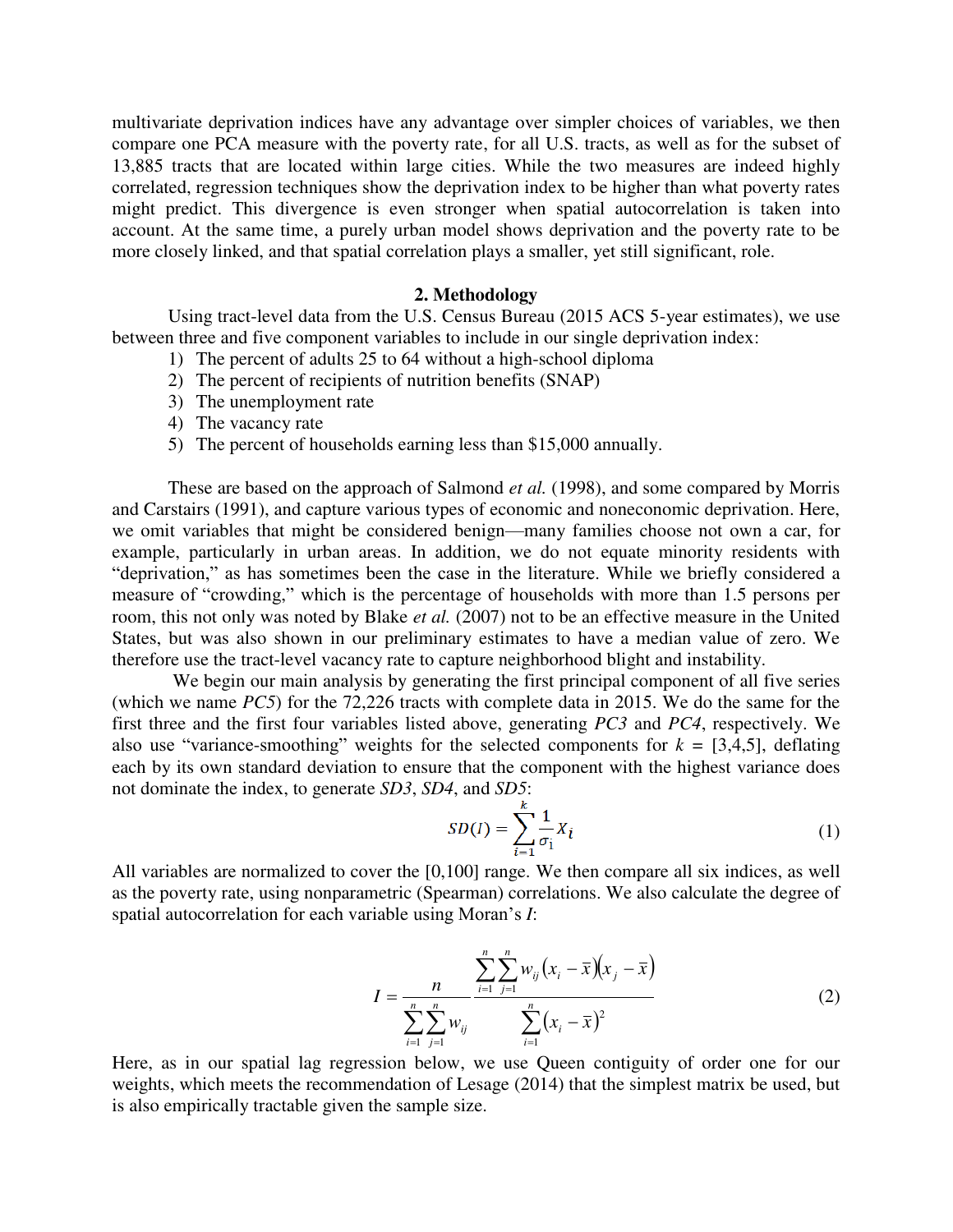We next select a "best" measure of multivariate deprivation to compare against a univariate alternative. Although they are highly correlated with variance-weighted measures, we prefer the PCA-based measures because of their mathematical sophistication and their wide use in the literature. We choose the four-variable model because we do not wish to duplicate an income variable when comparing multivariate deprivation and the poverty rate, and because PC4 clearly has one valid principal component (*PCA5* has two eigenvalues above one). All variables in this index have sufficiently large factor loadings (including the vacancy rate, although it is shown below to have the smallest among the four components).We next compare this index to the simple tract-level poverty rate for both the United States and a subset of large-city tracts.

This comparison helps to address the degree of improvement provided by using such an index, which includes education and other factors, instead of purely *economic* deprivation. In addition to including Pearson and Spearman correlations, we also conduct bivariate Ordinary Least Squares (OLS) and spatially lagged regressions. This spatial method is explained further by Ward and Gledtisch (2008) and others. In this model, which incorporates correlations among neighboring tracts as  $\rho$ , the regression equation can be written as:

$$
y = (I - \rho W)^{-1} (X\beta + \varepsilon)
$$
 (3).

Overall, we find our measures to be nearly perfectly correlated. Correlations are somewhat lower, but still high overall, between deprivation and the poverty rate. There is a fraction of high-poverty tracts that do not have correspondingly high deprivation scores; these are disproportionately urban. In addition, PCA measures tend to exceed their predicted values, especially when spatial autocorrelation is taken into account. When we repeat the bivariate regressions for only the 13,931 large-city tracts (19.3 percent of the total), we find that these show a stronger relationship between deprivation and poverty rates, but that discrepancies between spatial and nonspatial models persist.

#### **3. Results**

Table 1 provides the PCA results and component weights. In all but one case, exactly one eigenvalue is greater than one, so the first principal component is valid for our analysis. The percentages of SNAP recipients load the highest on all three 50-state PCA-based measures, but unemployment and education have the highest loadings for the urban tracts. The unemployment rate has the largest inverse standard deviation for all tracts, while the vacancy rate has the highest value for urban tracts. Clearly urban deprivation differs from deprivation in the country overall.

| Table 1: Principal Components Analysis and Inverse Standard-Deviation Weights. |  |  |
|--------------------------------------------------------------------------------|--|--|
|                                                                                |  |  |

| All Tracts ( $N = 72,226$ ) |                 |                 |          |       |          | PC4, City Tracts $(N = 13,931)$ |          |       |       |          |       |
|-----------------------------|-----------------|-----------------|----------|-------|----------|---------------------------------|----------|-------|-------|----------|-------|
|                             |                 | PC <sub>5</sub> |          | PC4   |          | PC <sub>3</sub>                 |          |       |       |          |       |
| РC                          | Variable        | EV              | Loadings | EV    | Loadings | EV                              | Loadings | 1/SD  | EV    | Loadinas | 1/SD  |
|                             | <b>NOHS</b>     | .223            | 0.516    | .222  | 0.518    | 1.211                           | 0.547    | 0.092 | 1.302 | 0.537    | 0.067 |
| ◠                           | <b>PERCSNAP</b> | .002            | 0.600    | 0.983 | 0.601    | 0.867                           | 0.618    | 0.081 | 0.892 | 0.437    | 0.073 |
| ິ<br>د،                     | UNEMP           | 0.980           | 0.552    | 0.859 | 0.553    | 0.732                           | 0.564    | 0.175 | 0.742 | 0.543    | 0.063 |
| 4                           | <b>PERCVAC</b>  | 0.859           | 0.256    | 0.732 | 0.255    |                                 |          | 0.094 | 0.661 | 0.475    | 0.137 |
| 5                           | PERC15K         | 0.732           | 0.060    |       |          |                                 |          | 0.044 |       |          |       |

Table 2 provides Spearman correlation coefficients; all correlations between deprivation measures are above 0.9. Figure 1 depicts scatterplots of three pairs of deprivation indices; while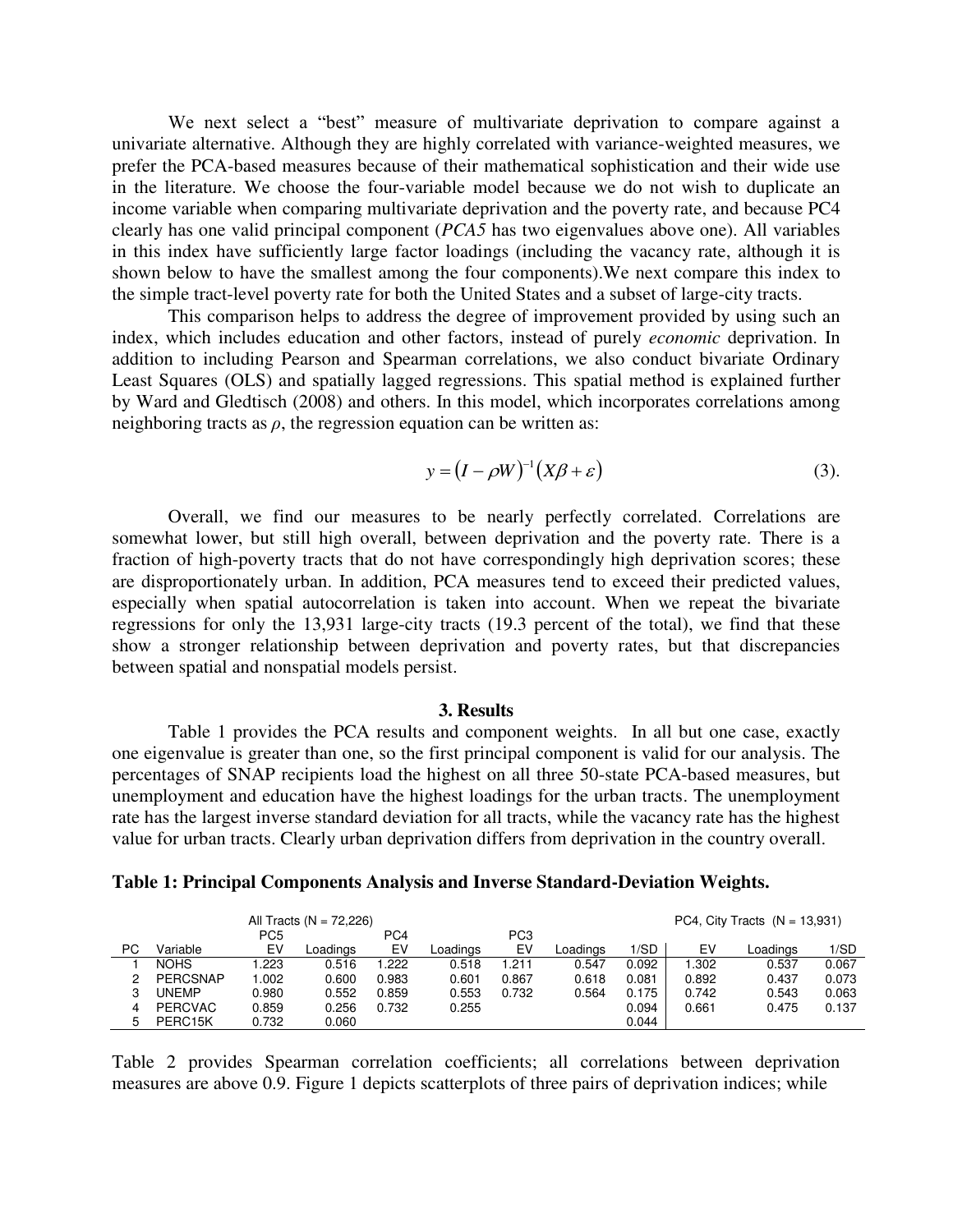| Measure         | PC <sub>4</sub> | PC <sub>3</sub> | SD <sub>5</sub> | SD <sub>4</sub> | SD3   | <b>PERCPOV</b> |
|-----------------|-----------------|-----------------|-----------------|-----------------|-------|----------------|
| PC <sub>5</sub> | 1.000           | 0.977           | 0.986           | 0.986           | 0.977 | 0.819          |
| PC <sub>4</sub> |                 | 0.977           | 0.985           | 0.986           | 0.977 | 0.818          |
| PC <sub>3</sub> |                 |                 | 0.929           | 0.930           | 1.000 | 0.814          |
| SD <sub>5</sub> |                 |                 |                 | 0.999           | 0.929 | 0.802          |
| SD <sub>4</sub> |                 |                 |                 |                 | 0.930 | 0.798          |
| SD <sub>3</sub> |                 |                 |                 |                 |       | 0.810          |

**Table 2: Spearman Correlations among Full-Sample Measures.** 

*PC4* is somewhat larger than *PC3* at low values, and somewhat higher than *SD4* in the middle range, there is a clear linear relationship among the variables.

**Figure 1: PCA vs. Standard Deviation-Weighted Deprivation Measures.** 



Table 3 provides a summary of our six country-wide deprivation measures, as well as poverty rates, and the *PCA4* measure and the poverty rate for tracts within cities larger than 250,000 inhabitants. One key, yet not necessarily unexpected, finding is that the *PCA4\_250* and urban poverty values are generally higher than those for the full sample. Both deprivation and poverty rates are spatially autocorrelated, as shown by their Moran's *I* coefficients, but autocorrelation is higher among the urban tracts.

|                 | 1Q    | Median | Mean  | ЗQ    | SD    | Moran's I |
|-----------------|-------|--------|-------|-------|-------|-----------|
| PC <sub>5</sub> | 8.22  | 13.19  | 15.43 | 20.37 | 9.54  | 0.655     |
| PC <sub>4</sub> | 10.26 | 16.47  | 19.26 | 25.43 | 11.90 | 0.656     |
| PC <sub>3</sub> | 8.49  | 14.03  | 16.96 | 22.63 | 11.29 | 0.645     |
| SD <sub>5</sub> | 1.19  | 1.89   | 2.18  | 2.89  | 1.36  | 0.593     |
| SD <sub>4</sub> | 11.92 | 18.96  | 21.81 | 29.03 | 12.87 | 0.665     |
| SD <sub>3</sub> | 8.46  | 13.95  | 16.83 | 22.42 | 11.16 | 0.645     |
| PCA4 250        | 11.29 | 21.49  | 24.32 | 35.09 | 15.51 | 0.693     |
| <b>PERCPOV</b>  | 7.10  | 13.20  | 16.57 | 22.70 | 12.65 | 0.577     |
| PERCPOV 250     | 9.80  | 19.00  | 21.99 | 31.5  | 14.85 | 0.610     |

**Table 3: Summary Statistics for Socioeconomic Deprivation Measures.** 

Figure 2 plots *PC4* against the poverty rate for all 72,226 census tracts. While the two measures appear highly correlated, there are a small number of "outlier" tracts with relatively high poverty rates and relatively low PCA scores. We examine those tracts with both aboveaverage deprivation and below-average poverty rates and find that a total of 5,496 tracts (7.6% of the total) meet both criteria; 1,290 of these (a disproportionately high 23.5%) are located in large cities. Two regression lines—from OLS and a spatial lag model—are included in Figure 2 as well. The low slope of the latter suggests that geographic factors, particularly spatial autocorrelation, might be key when analyzing these variables. Both regressions show that the PCA index exceeds its predicted values, particularly for all census tracts.

Figure 3 presents a similar graph for only the large-city tracts (*PCA4\_250*). This deprivation index is more closely connected to poverty, with an OLS slope coefficient of nearly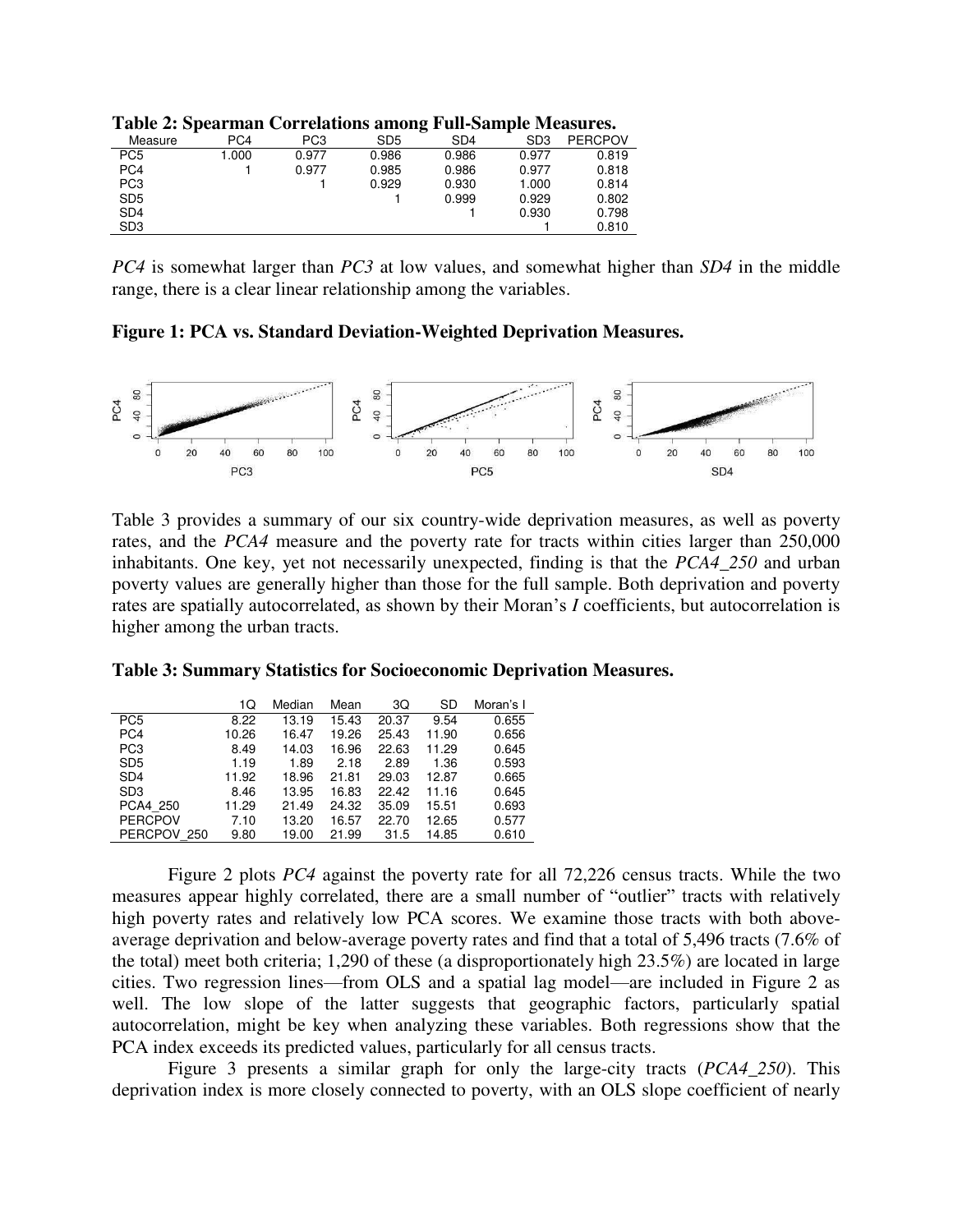one. The spatial lag regression, which performs the best of all four 50-state and urban models in terms of R-squared, also diverges less in the urban specification than in the full sample. This suggests that in urban areas, indices of socioeconomic deprivation might be less informative than in rural ones and that urban poverty might better capture deprivation in large cities.









| Correlation = $0.911$ (Pearson) 0.920 (Spearman) 45-degree line (short dashed) |                                        |  |  |                                       |  |  |  |
|--------------------------------------------------------------------------------|----------------------------------------|--|--|---------------------------------------|--|--|--|
| Regression line (solid):                                                       | $PCA4 250 = 3.397 + 0.951*PERCPOV$     |  |  | $R^2 = 0.830$                         |  |  |  |
| Spatial regression (dashed):                                                   | $PCA4$ $250 = -0.547 + 0.702* PERCPOV$ |  |  | $\rho = 0.387$ R <sup>2</sup> = 0.886 |  |  |  |
| Horizontal and vertical lines: Mean values of variables.                       |                                        |  |  |                                       |  |  |  |

Urban deprivation might itself differ from rural deprivation: In Figure 4 at the end of this study, we see that many of the tracts with the highest index values appear to be rural: Appalachia and the Southeast, as well as the South and West, have large contiguous areas with values in the top quartile. Further research is necessary to assess how these tracts differ from large cities or suburban areas. Nonetheless, there is sufficient evidence that multivariate indices provide useful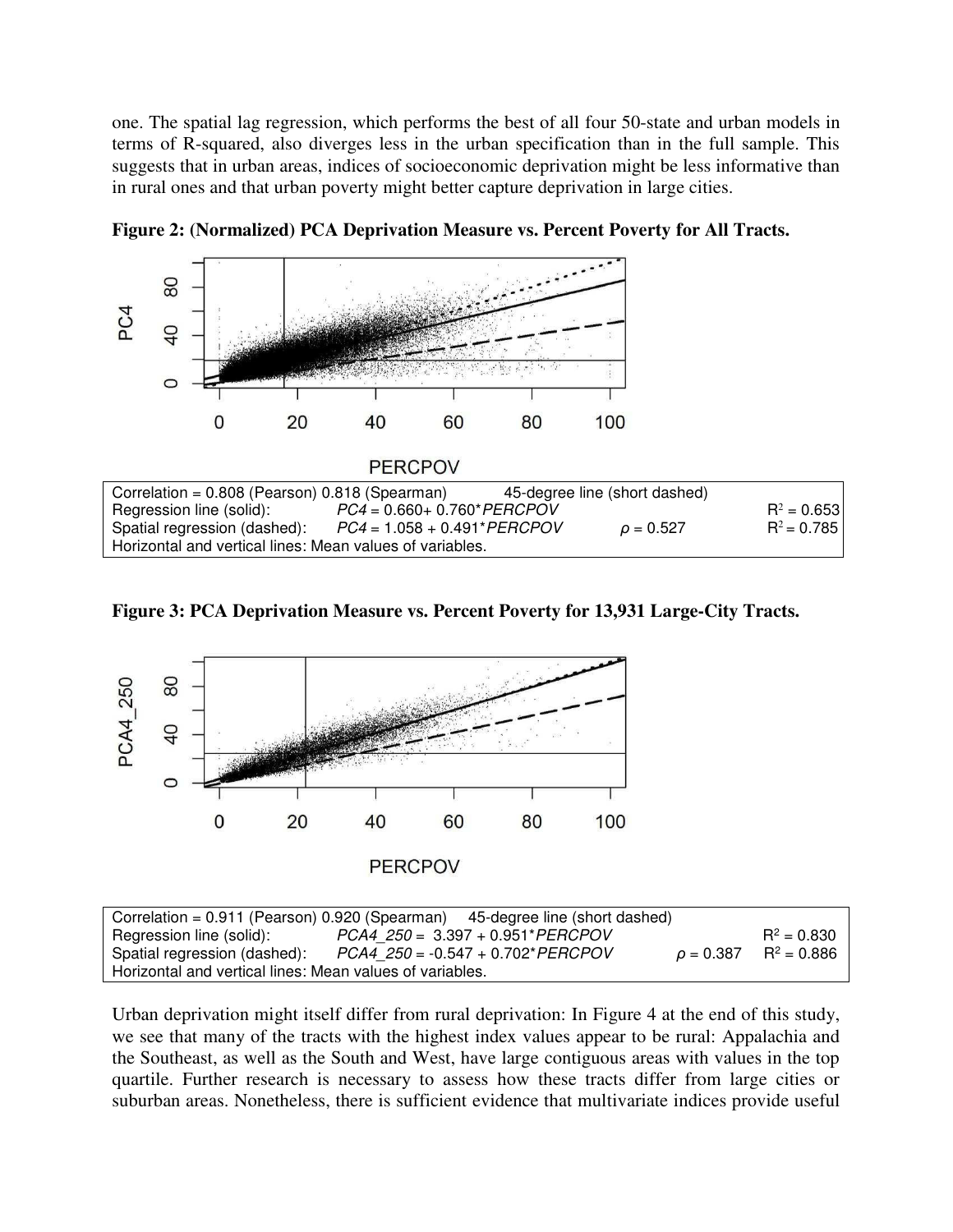information, beyond that given by single measures, for all types of geographic area. The choice of component variables might matter most outside of urban areas.

#### **4. Conclusion**

 Indices of socioeconomic deprivation are calculated and applied in a wide range of fields to assess relationships with health, quality of life, or other variables that vary geographically. While Principal Component Analysis (PCA) is often applied to reduce a number of economic and other variables into a single measure, the exact choice of variables and weighting scheme are subject to considerable debate. In addition, many previous studies have done so for cities in the United Kingdom and other countries; relatively little has been done to calculate such a measure for nonurban areas, or for the United States in general.

This paper does both, calculating deprivation indices for more than 72,000 Census tracts, as well as for the nearly 14,000 tracts that are located within large U.S. cities. PCA and a variancesmoothing method produce very similar results, even when various selections of socioeconomic variables are used in the index. Of five potential explanatory variables, which capture deficiencies in education, employment, food access, neighborhood quality, and income, we select the measure that includes the first four. Comparing this multivariate PCA measure with a univariate measure (the poverty rate), we find the deprivation index tends to be higher than what the poverty rate might predict, but not in certain high-poverty, urban tracts. Estimating the model for only urban tracts shows a much closer connection between deprivation and poverty. Taking spatial autocorrelation into account increases this disparity, but the divergence between deprivation and poverty is more distinct for the nationwide sample than for the urban subset of tracts.

Not only does this study generate a useful, nationwide index of socioeconomic deprivation for the entire United States, its findings suggest that methods developed for urban areas produce different results elsewhere in the country. In addition, controlling for spatial correlation is important when modeling deprivation, both in urban areas and elsewhere. Nonetheless, such indices provide more information about a geographic area than does a simpler statistic such as the poverty rate alone. Further research could examine this divergence further.

#### **References:**

- Aaberge, R. and A. Brandolini (2014) "Multidimensional Poverty and Inequality" Bank of Italy Temi di Discussione (Working Paper) No. 976.
- Bell, N., N. Schuurmanm, and M.V. Hayes (2007) "Using GIS-Based Methods of Multicriteria Analysis to Construct Socio-Economic Deprivation Indices" *International Journal of Health Geographics* **6**:17.
- Bertin, M., C. Chevrier, P. Fabienne, T. Serrano-Chavez, S. Cordier, and J.-F. Viel (2014) "Can a Deprivation Index Be Used Legitimately over Both Urban and Rural Areas?" *International Journal of Health Geographics* **13**:22.
- Blake, K.S. and R.L. Kellerson (2007) "Measuring Overcrowding in Housing" Econometrica, Inc.: Bethesda, Maryland, prepared for the U.S. Department of Housing and Urban Development Office of Policy Development and Research.
- Broadway, M.J. and G. Jesty (1998) "Are Canadian Inner Cities Becoming More Dissimilar? An Analysis of Urban Deprivation Indicators" *Urban Studies* **35**, 1423- 1438.
- Carstairs, V. (1995) "Deprivation Indices: Their Interpretation and Use in Relation to Health" *Journal of Epidemiology and Community Health* **49**, S3-S8.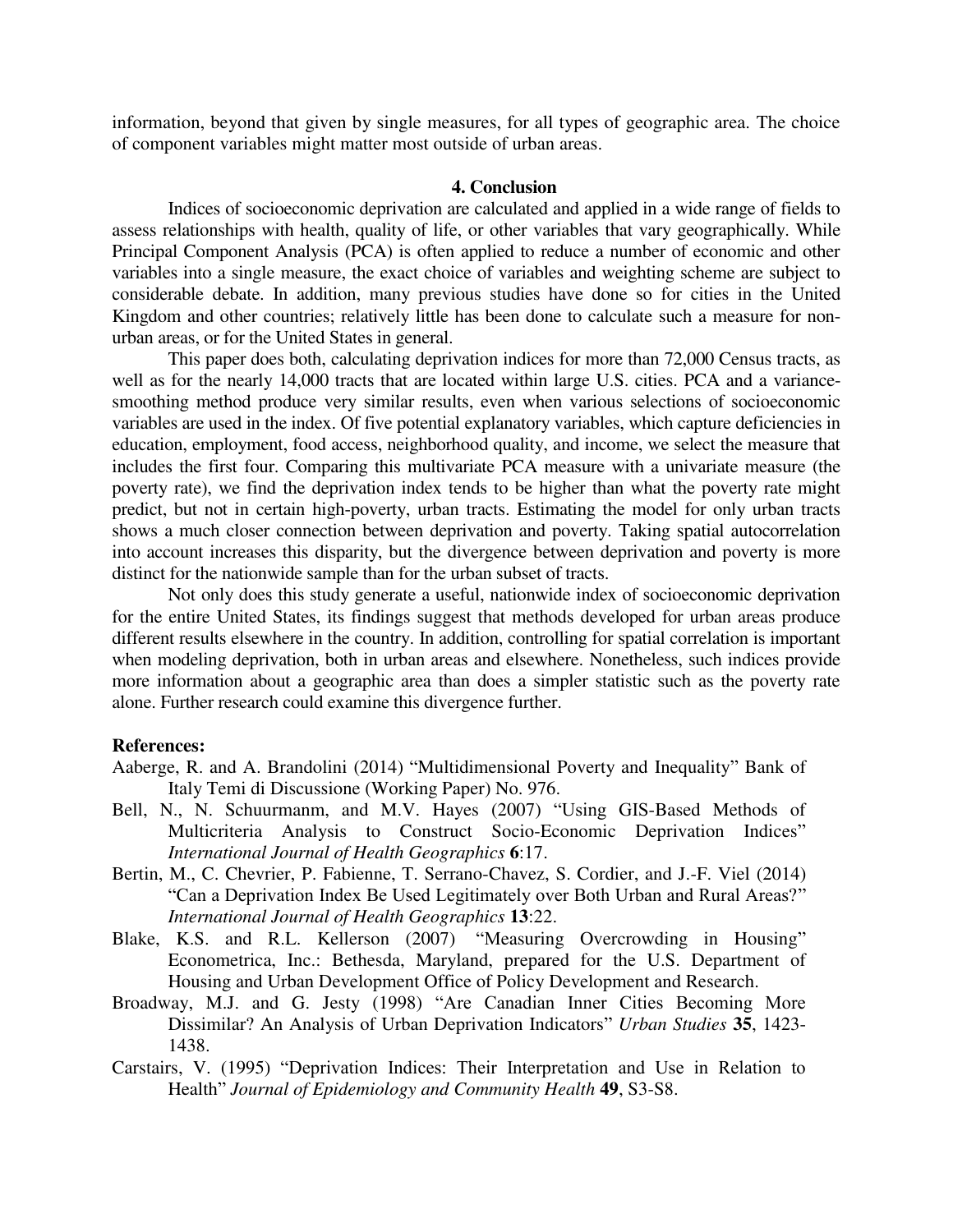- Langlois, A. and P. Kitchen (2001) "Identifying and Measuring Dimensions of Urban Deprivation in Montreal: An Analysis of the 1996 Census Data" *Urban Studies* **38**, 119- 139.
- LeSage, J.P. (2014) "What Regional Scientists Need to Know about Spatial Econometrics" *The Review of Regional Studies* **44**, 13-32.
- Morris, R. and V. Carstairs (1991) "Which Deprivation? A Comparison of Selected Deprivation Indexes" *Journal of Public Health Medicine* **13**, 318-326.
- Pacione, M. (2004) The Geography of Disadvantage in Rural Scotland" *Tijdschrift voor Economische en Sociale Geografie* **95**, 375-391.
- Salmond, C., and P. Crampton (1998) "NZDep91: A New Zealand Index of Deprivation" *Australian and New Zealand Journal of Public Health* **22**, 833-837.
- Seaman, R., R. Mitchell, R. Dundas, A.H. Leyland, and F. Popham (2015) "How Much of the Difference in Life Expectancy between Scottish Cities Does Deprivation Explain?" *BMC Public Health* **15**,1057.
- Smith, C.L. (2009) "Economic Deprivation and Racial Segregation: Comparing Superfund Sites in Portland, Oregon and Detroit, Michigan" *Social Science Research* **38**, 681-692.
- Townsend, P. (1987) "Deprivation" *Journal of Social Policy* **16**, 125-146.
- Ward, M.D. and K.S. Gledtisch (2008) *Spatial Regression Models*, Sage Publications: Thousand Oaks, Calif.